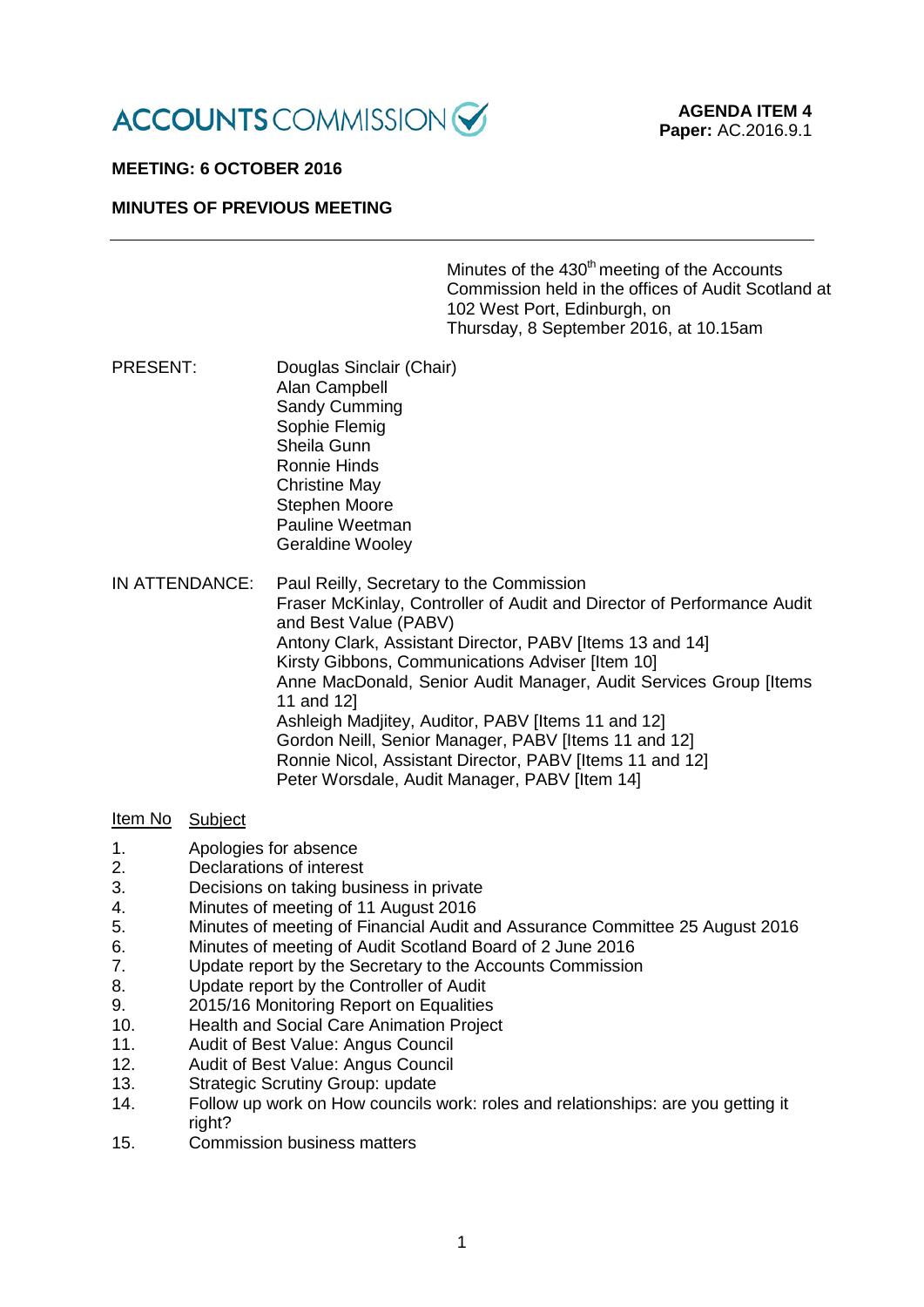# 1. Apologies for absence

It was noted that apologies for absence had been received from Graham Sharp and Tim McKay.

# 2. Declarations of interest

The following declarations of interest were made:

- Sheila Gunn, in item4, as a non-executive Director of the Wheatley Group, concerning its relationship with Glasgow City Council.
- Christine May, in item 16, as Vice-Chair of Fife Cultural Trust, in relation to references to arm's length external organisations

# 3. Decisions on taking business in private

It was agreed that items 12 to 15 should be taken in private for the following reasons:

- Item 12 requires the Commission to consider actions in relation to a report by the Controller of Audit. The Commission is then obliged by statute to inform the council in question of its decision, which the Commission does before making the decision public.
- Item 13 presents an update on discussions with strategic scrutiny partners which may include confidential policy matters that the Commission would wish to discuss in private before proceeding.
- Item 14 proposes a draft audit report, which the Commission is to consider and consult appropriately with stakeholders if necessary before publishing.
- Item 15 may be required if there are any confidential matters that require to be discussed outwith the public domain. The Chair will inform the meeting in public at the start of the meeting if this item is required and what it covers.

#### 4. Minutes of meeting of 11 August 2016

The minutes of the meeting of 11 August 2016 were approved, subject to:

- In relation to item 4, noting advice from the Chair that the Commission would host two events during November for council leaders and chief executives to present and discuss the new approach to auditing Best Value, to which all Commission members would be invited.
- In relation to item 9, agreeing that chairs and chief officers of health and social care integration joint boards be added to the list of guest speakers for committee days.

*Action: Secretary*

#### 5. Minutes of meeting of Financial Audit and Assurance Committee 25 August 2016

The minutes of the meeting of the Financial Audit and Assurance Committee of 25 August 2016 were approved.

With reference to item 5, the Commission noted advice from the Secretary that the Chair and Deputy Chair had agreed that the Performance Audit Committee would provide oversight of the local government overview report.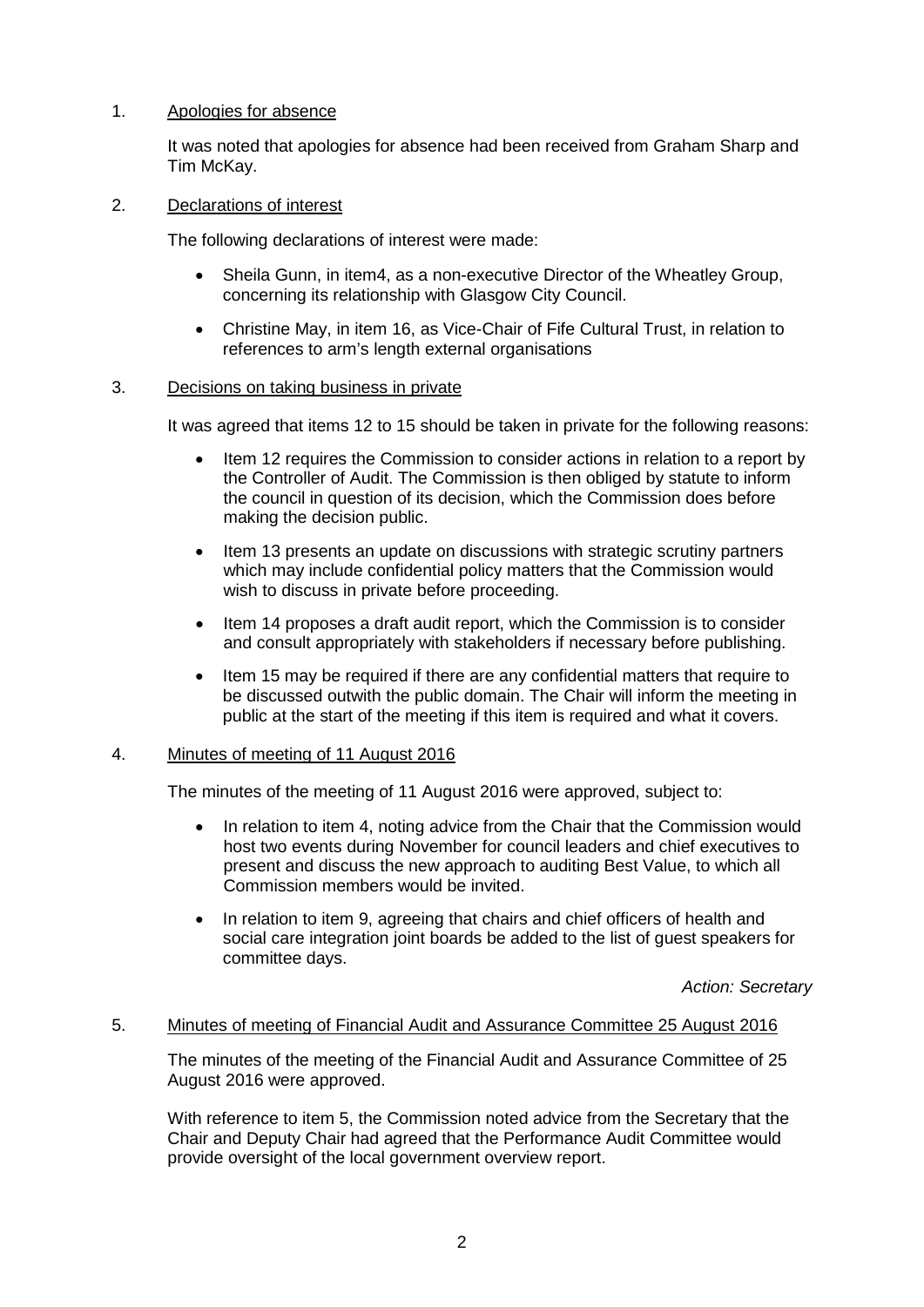# 6. Minutes of meeting of Audit Scotland Board 2 June 2016

The minutes of the meeting of the Audit Scotland Board of 2 June 2016 were submitted and noted.

It was agreed that future such papers be supplemented by information on any relevant current or updated Board business.

#### *Action: Secretary*

# 7. Update report by the Secretary to the Accounts Commission

The Commission considered a report by the Secretary to the Commission providing an update on significant recent activity relating to local government and issues of relevance or interest across the wider public sector.

During discussion, the Commission:

• Agreed, in relation to paragraph 12, in response to a query from Ronnie Hinds, that future reports include an update on relevant EU-related matters.

#### *Action: Secretary*

• Agreed, in relation to paragraphs 15 and 25, in response to a query from Geraldine Wooley, that the Controller of Audit considers issues around social housing costs.

### *Action: Controller of Audit*

- Noted, in relation to paragraph 23, in response to a query from Christine May, advice from the Controller of Audit that he retains a watching brief on the situation with the schools estate in City of Edinburgh schools.
- Noted that, in relation to paragraph 30, first bullet, "Communist" should read "independent".
- Agreed that, in relation to paragraph 38, in response to a query from Ronnie Hinds, that the Wales Audit Office report 'The financial resilience of local authorities in Wales 2015' be brought to the attention of the local government overview team.

#### *Action: Secretary*

Following discussion, the Commission agreed to note the report.

## 8. Update report by the Controller of Audit

The Controller of Audit provided a verbal update on his recent activity including meetings and discussions with stakeholders.

The Commission:

• Agreed that the Controller of Audit provide more information on the Scottish Welfare Fund.

*Action: Secretary*

• Noted the update.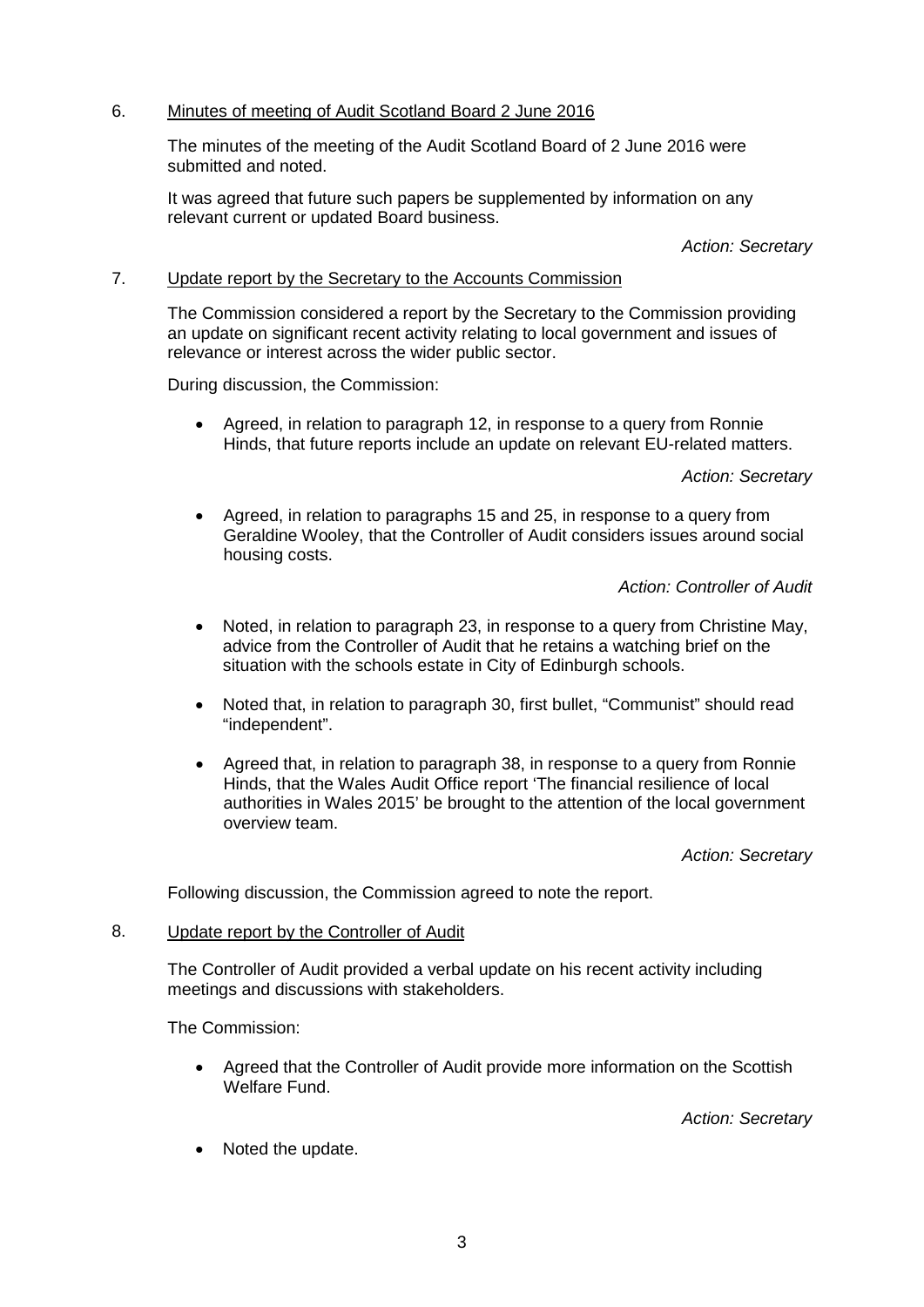# 9. 2015/16 Monitoring Report on Equalities

The Commission considered a report by the Secretary to the Commission presenting for information Audit Scotland's Equalities Update 2015/16.

During discussion, the Commission:

- Noted advice from the Secretary that he would be convening the Commission's working group on equalities to discuss current equalities issues, including the Scottish Government's intention to legislate for gender equality on public boards.
- Agreed that the Secretary raise with Audit Scotland's Diversity and Equalities Steering Group, of which he is a member, issues raised in discussion, namely:
	- o Comparisons with other public bodies.
	- o Recruitment data in relation to ethnicity.
	- o Career development and promotion data in relation to gender.
	- o Salary grade data in relation to training.
	- o Data in relation to transgender people.
	- o More sophisticated comparative data in relation to age bands.
	- o Scope for more independent review of progress against equality outcomes.
- Following discussion, the Commission noted the report.

*Actions: Secretary*

#### 10. Health and Social Care Animation Project

The Commission considered a report by the Communications Manager, Audit Scotland, introducing a presentation by the Communications Adviser on an animation and accompanying webpage on Audit Scotland's health and social care work produced on behalf of the Accounts Commission and the Auditor General.

During discussion, the Commission:

- Noted the report and presentation.
- Agreed that the Secretary discuss with Audit Scotland future input from the Commission into such initiatives.

*Action: Secretary*

#### 11. Audit of Best Value: Angus Council

The Commission considered a report by the Secretary to the Commission seeking its consideration of the Controller of Audit's report of the Best Value audit of Angus Council and seeking direction on how to proceed.

Following questions to the Controller of Audit, the Commission agreed to consider in private how to proceed.